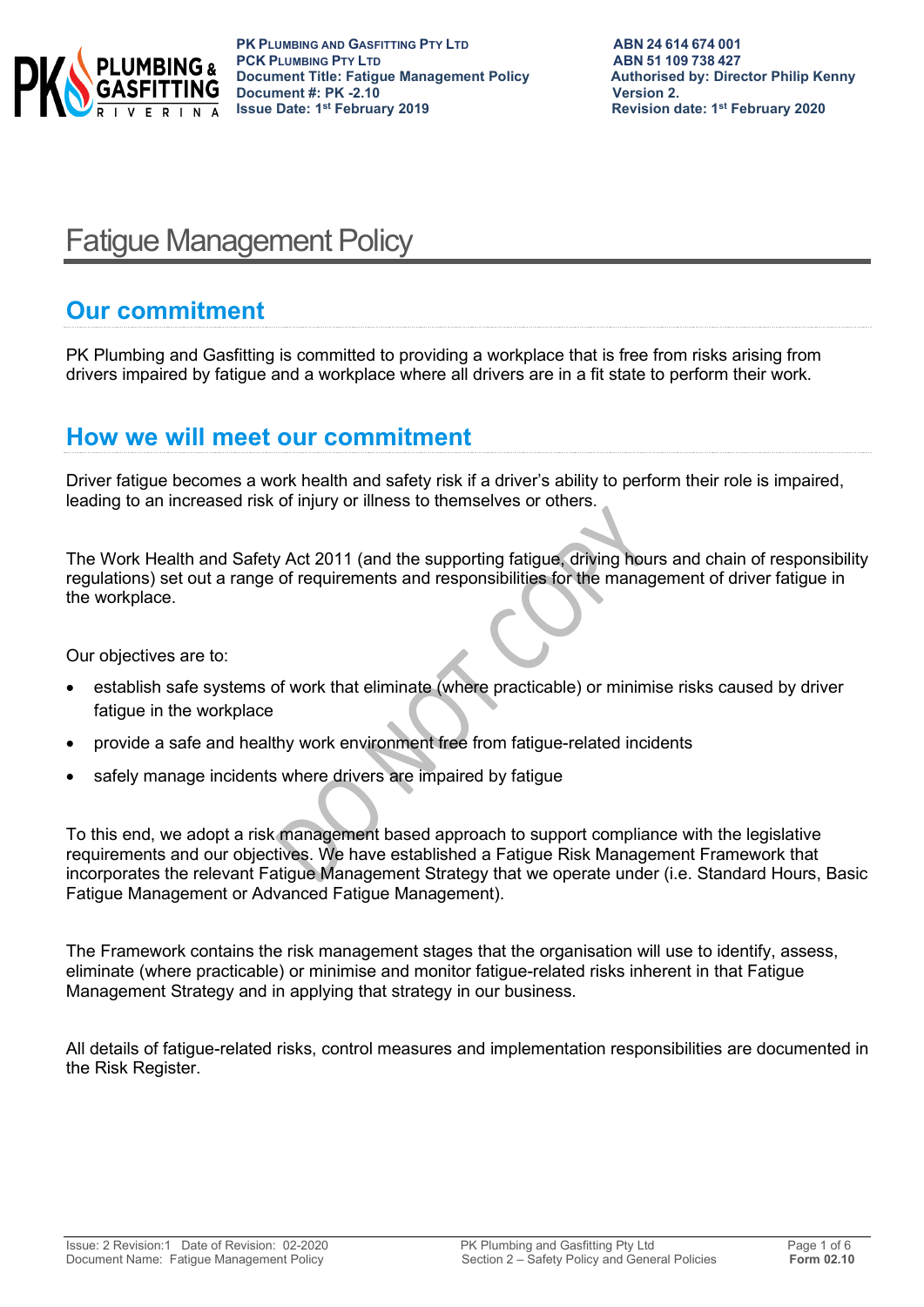

# **Scope**

This policy and supporting procedures apply to any worker with control over or that might influence the fatigue of a heavy vehicle driver (including but not limited to the roles listed below).

References to the 'workplace' include any location where a worker undertakes activities on our behalf, including but not limited to our sites, offices, vehicles and equipment.

# **Responsibilities**

PK Plumbing and Gasfitting has identified the following roles within our organisation with obligations for fatigue management, as:

- employer of the driver of the vehicle/prime contractor of the driver/operator of the vehicle/person conducting a business or undertaking (PCBU) referred to as 'the Transport Company'
- driver/scheduler manager
- loading manager
- driver of the vehicle
- scheduler of goods for transport by the vehicle and/or the vehicle driver
- packer of goods to be loaded on to the vehicle
- loader of goods on to the vehicle
- unloader of goods from the vehicle
- consignor/consignee of goods for transport by the vehicle

### **Transport Company Responsibilities**

*The 'transport company' includes the employer, prime contractor, operator and/or PCBU. In our organisation this responsibility is accepted by Philip Kenny, Director.*

The transport company must ensure that:

- the Fatigue Management Strategy is implemented, monitored and reviewed in accordance with the requirements under the regulations
- in addition to the Fatigue Management Strategy they take all reasonable steps to ensure a driver does not drive a heavy vehicle while impaired by fatigue or in breach of their work/rest hours option
- all workers whose actions may control or influence driver fatigue are appropriately trained in their responsibilities
- driver rosters and schedules do not require drivers to exceed the relevant Fatigue Management Strategy work and rest hours
- drivers are able to take their required rest breaks under the relevant Fatigue Management Strategy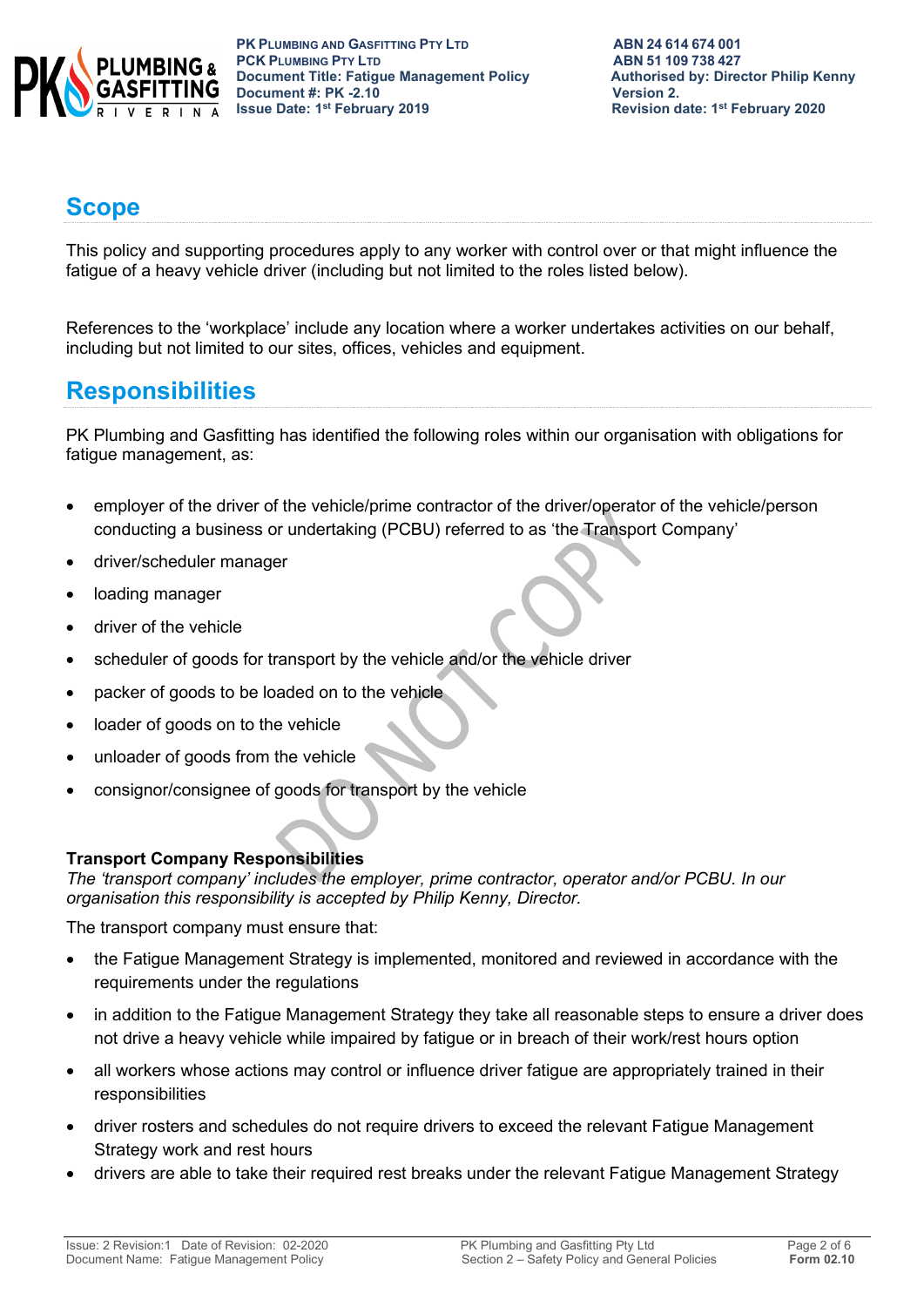

- the timeslot at the destination is able to be met within the legal driving hours, allowing for required rest breaks
- drivers adhere to contingency procedures that are in place to cope with unexpected circumstances like road works and traffic accidents
- prior notification is given to the receiving/dispatching site if a timeslot cannot be made due to delays
- a truck parking area and facilities are provided
- parking, queuing and loading/unloading practices are streamlined to minimise delays
- drivers are fit for work
- records are kept of the drivers' activities, including work and rest times, in accordance with the Fatigue Management Strategy and the transport company's Policies and Procedures
- all elements of the Fatigue Risk Management Framework are monitored on an ongoing basis and reviewed on a regular basis to ensure continued compliance

### **Driver/Scheduler Manager Responsibilities**

*The driver/scheduler manager is a worker who supervises the activities of drivers and/or schedulers. In our organisation this responsibility is accepted by all staff with a heavy vehicle licence.*

The Driver/Scheduler Manager must:

- ensure this Fatigue Management Policy and the Fatigue Risk Management Framework are effectively implemented within their area of control
- accept accountability for ensuring that the workplace under their control is safe and free from fatiguerelated risks
- accept accountability for ensuring that the behaviour of workers under their control is safe and free from fatigue-related risks
- monitor and review the elements of the Fatigue Risk Management Framework within their area of control (e.g. review of schedules and rosters)
- consult with their team when implementing new systems of work (e.g. new shifts, new loading procedures, new queuing arrangements)
- monitor and ensure the fitness for duty of drivers within their area of control
- resolve or appropriately escalate fatigue-related issues promptly

### **Loading Manager Responsibilities**

*The loading manager is a worker who supervises the activities of loaders or unloaders. In our organisation this responsibility is accepted by all staff with a heavy vehicle licence.*

The Loading Manager must: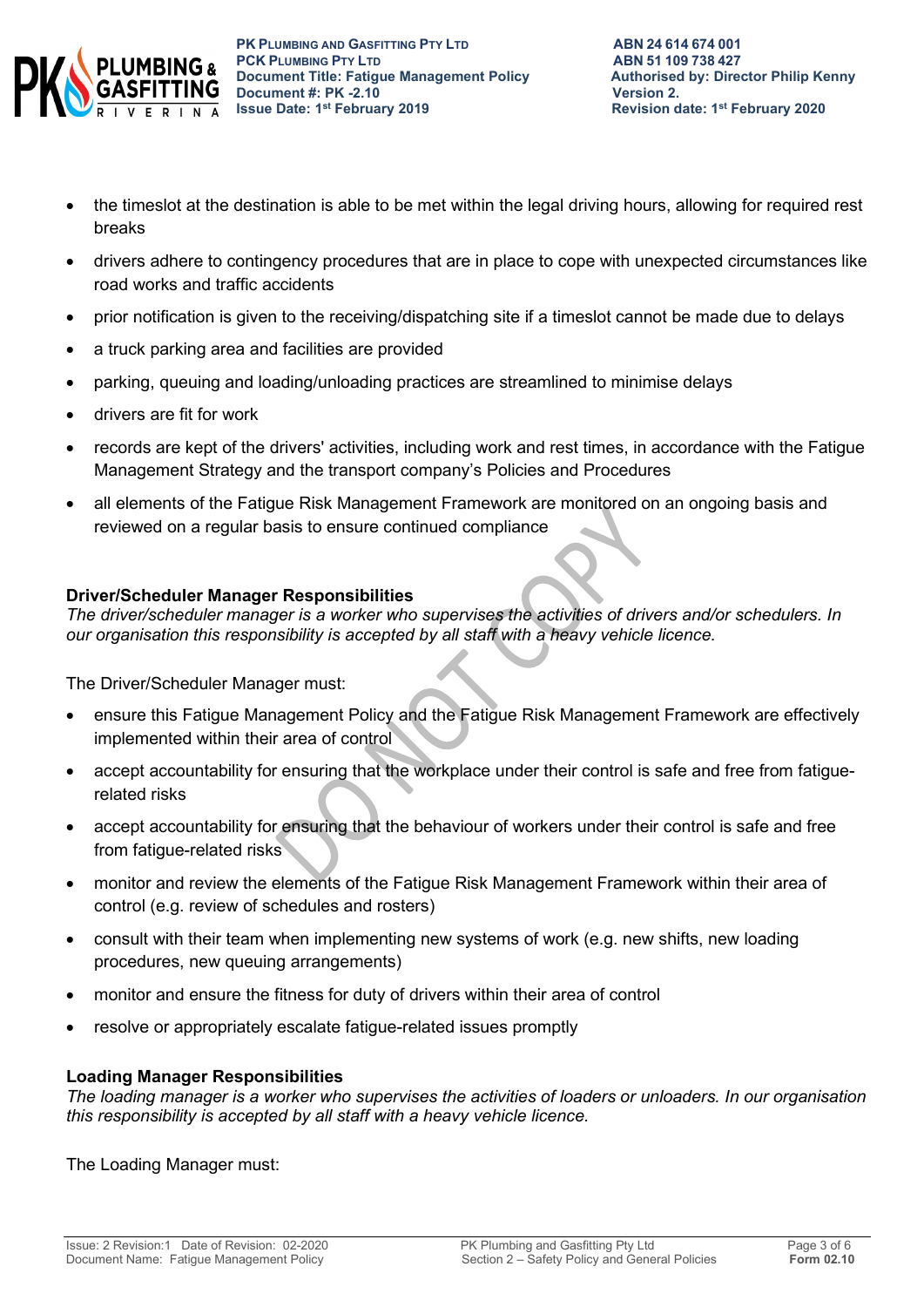

- ensure loading/unloading arrangements do not cause or contribute to a driver driving while fatigued or in breach of their work/hours rest option
- stop loading and contact the transport company or site manager if a driver appears fatigued
- minimise queues and have a call-up system available (on arrival, the driver checks in with the appropriate office)
- notify the driver and/or scheduler immediately of any loading delays or potential missed timeslots
- take reasonable steps to ensure the driver is able to take rest while waiting for the vehicle to be loaded/unloaded
- contact the transport company if the truck does not arrive on time and advise them of the next available timeslot or the delay time

#### **Driver Responsibilities**

*The driver is a worker who drives the heavy vehicle and transports the load to its destination by road. In our organisation this responsibility is accepted by all staff with a heavy vehicle licence.*

The driver must ensure they:

- take responsibility for maintaining their personal health and fitness for work
- present themselves in a fit state to perform their work unimpaired by fatigue
- understand the Fatigue Management Strategy they are operating under and how to comply with that Fatigue Management Strategy
- understand when they can start and stop driving and how long their breaks should be
- understand whether they can complete the journey/make the timeslot in time allowing for delays and rests
- communicate any concerns about the scheduling or journey or any other potential or actual issues or delays to the Transport Company promptly
- understand how to record their driving hours
- are able to identify when they are showing signs of fatigue and take appropriate action
- do not drive a heavy vehicle while impaired by fatigue or in breach of their work/rest hours option

#### **Scheduler Responsibilities**

*The scheduler is a worker who has influence or control over the delivery time (often the person who schedules the transport of goods by road). In our organisation this responsibility is accepted by all staff with a heavy vehicle licence.*

The scheduler must ensure that:

• driver rosters and schedules do not require drivers to exceed work and rest hours under the regulations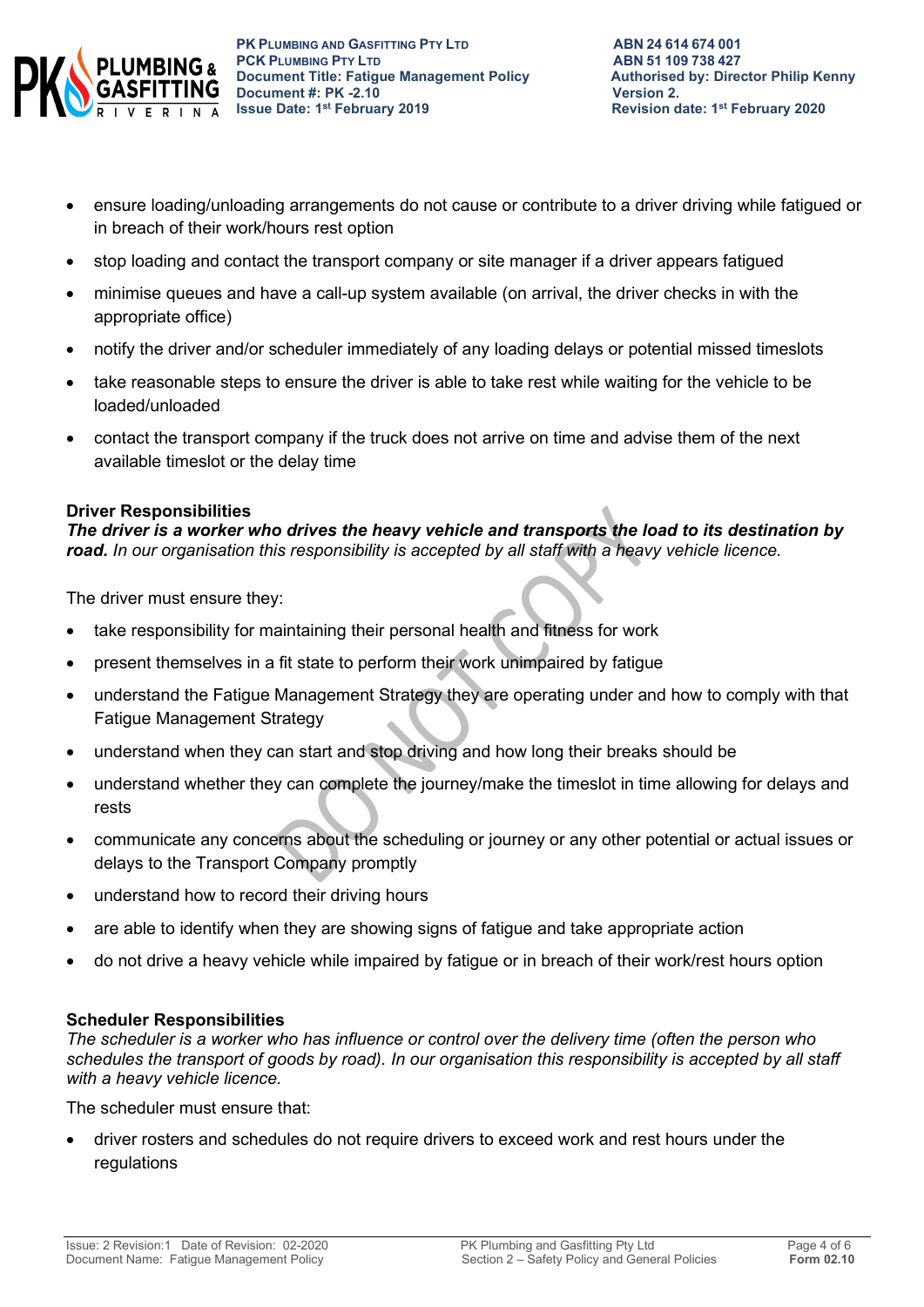

- drivers are able to take their required rest breaks
- the timeslot at the destination is reasonably able to be met within the legal work and rest hours
- drivers adhere to contingency procedures that are in place to cope with unexpected circumstances like road works
- prior notification is given to the receiving/dispatching site if a timeslot cannot be made due to delays

#### **Packer Responsibilities**

*The packer is a worker who packs and prepares the goods prior to loading. In our organisation this responsibility is accepted by all staff with a heavy vehicle licence.*

#### **The packer must ensure that the load is:**

- packed in a timely manner, without unnecessary delays
- packed and ready to be loaded at the agreed loading time in a manner that enables efficient loading to take place

#### **Loader Responsibilities**

*The loader is a worker who is responsible for loading the goods into or onto the vehicle. In our organisation this responsibility is accepted by all staff with a heavy vehicle licence.*

The loader must ensure that the load is:

- loaded in a timely manner, without unnecessary delays
- ready to be loaded at the agreed loading time

#### **Unloader Responsibilities**

*The unloader is a worker who is responsible for unloading the goods from the vehicle. In our organisation this responsibility is by all staff with a heavy vehicle licence.*

The unloader must ensure that the load is:

unloaded in a timely manner, without unnecessary delays

### **Consignor/Consignee Responsibilities**

*The Consignor is the person or company who dispatches the goods for delivery. The Consignee is the person or company who orders and/or receives the goods.* 

The consignor/consignee must ensure that:

- orders are placed in a timely manner to allow for dispatch that can meet delivery requirements.
- the timeslot for dispatch or receival factors in appropriate time for the job to be completed within the legal driving hours including required rest breaks